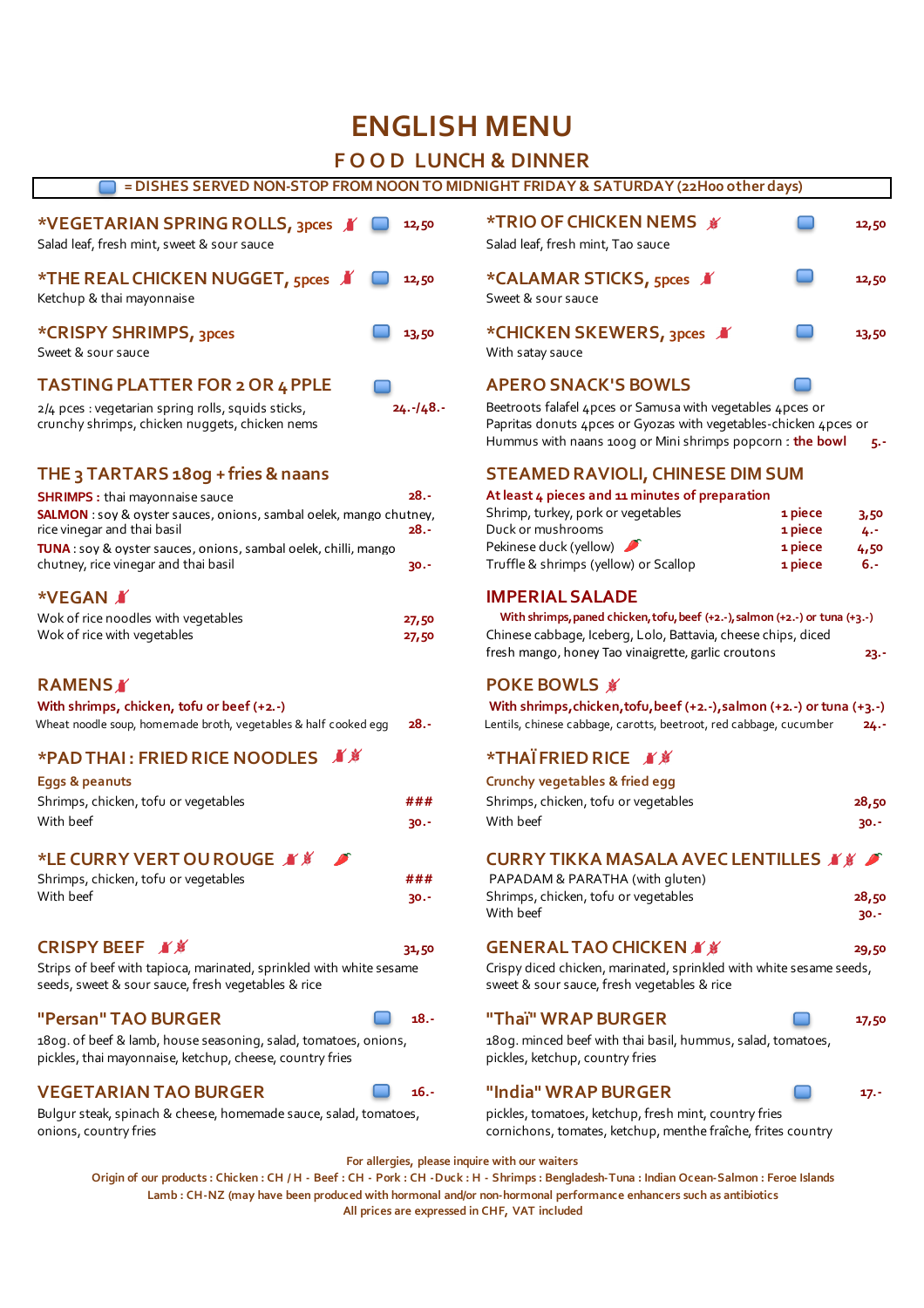|                                                                                                                                                                                                        |                                      |                            | <b>TAO CHINESE FONDUE</b> (at least 2 people)                                                       |                            |                      |
|--------------------------------------------------------------------------------------------------------------------------------------------------------------------------------------------------------|--------------------------------------|----------------------------|-----------------------------------------------------------------------------------------------------|----------------------------|----------------------|
| Beef, chicken, mahi mahi (fish), shrimps, vegetables, vermicelli, rice bowl & homemade broth<br>4 homemade sauces : thai mayonnaise, garlic mayonnaise, ginger & thai chive mayonnaise, cocktail sauce |                                      |                            |                                                                                                     |                            | $39 -$               |
| Meat, fish and garnish supplements<br><b>Beef</b><br>Chicken<br>Shrimps                                                                                                                                | 100 <sub>g</sub><br>100 <sub>g</sub> | 7.7<br>$6. -$<br>100g 5,50 | Mahi mahi<br>Rice, fries or rice noodles                                                            | 100 <sub>g</sub><br>le bol | 5,50<br>5.5          |
|                                                                                                                                                                                                        |                                      |                            | Portion for children under 12 ans : discount 6.- excluding all other promotions                     |                            |                      |
|                                                                                                                                                                                                        |                                      |                            | THE PORTION IN SUPPLEMENT                                                                           |                            |                      |
| Basmati rice<br>Cantonese rice<br>*Country fries, homemade thai mayonnaise, ketchup<br>直着                                                                                                              |                                      | 5,50<br>8,50<br>9,50       | Garlic rice X<br>Fried rice noodles<br>Change of dish garnish                                       |                            | 6,50<br>7,50<br>3,50 |
|                                                                                                                                                                                                        |                                      |                            | <b>DESSERTS</b>                                                                                     |                            |                      |
| TAO CREME BRÛLEE &<br>With coconut milk                                                                                                                                                                |                                      | $12. -$                    | TAO PANNA COTTA \$<br>With coconut milk, exotic fruits coulis                                       |                            | $12. -$              |
| <b>CHOCO BAO, HOT CHOCOLATE BRIOCHE</b><br>With a scoop of ice cream of your choice (11 min. of preparation)                                                                                           |                                      | $14. -$                    | <b>PREMIUM SOFT CHOCOLATE</b><br>(Moelleux au chocolat)<br>With a scoop of ice cream of your choice |                            | $14. -$              |
| <b>TRIO MOTCHI</b>                                                                                                                                                                                     |                                      | 12,50                      |                                                                                                     |                            |                      |
| Passion fruit/mango, litchi, yuzu/lemon                                                                                                                                                                |                                      |                            | Additional whipped cream                                                                            |                            | $2. -$               |
|                                                                                                                                                                                                        |                                      |                            | <b>CRAFT ICE CREAMS &amp; CRAFT SORBETS by LABO-GELATERIA</b>                                       |                            |                      |

# **CRAFT ICE CREAMS SCOOP**

Yuzu, black sesame, chai, vanilla, salted caramel Chocolate, banana, mango, coco milk, passion fruit,

# **HIMALAYA CUP**

**2 scoops of mango sorbet, 2 of maracuja,**

2 de banane, dés de mangue fraîche, maracuja et chantilly

| <b>WINES &amp; CHAMPAGNE</b> |  |  |
|------------------------------|--|--|
|                              |  |  |

**5.- CRAFT SORBETS SCOOP** *a a a* **5**.-

**B** 

Chocolate, banana, mango, coco milk, passion fruit, **19.- 1 scoop 5.- / 2 scoops 9.50 / 3 scoops 14.-/ 4 scoops 18.50** 

|                                                                                         | ਥੁ      |        |                                                                                             | ਥੂ       |        |
|-----------------------------------------------------------------------------------------|---------|--------|---------------------------------------------------------------------------------------------|----------|--------|
| <b>WHITE WINES</b>                                                                      |         |        | <b>RED WINES</b>                                                                            |          |        |
| Chasselas, City of Lausanne, La Plantaz<br>Abbaye de Mont, Grand Cru Mont-sur-Rolle     | $6. -$  | 40.7   | Nero d'Avola DOP, Sicily<br>Italian black grape variety from Sicily                         | 6,50     | $45 -$ |
| Chardonnay Woodhaven, Californie<br>Fruity with citrus aromas & a fine hint of vanilla  | 6,50,45 |        | Malbec Amalaya, grown at 1800m, Argentina<br>Blend of Malbec, Petit Verdot & Syrah          | 6,50,45. |        |
| Pinot Gris of Venice, IGP Santa Dorotea<br>A very tasty & refreshing Italian wine       | $7. -$  | $47 -$ | Syrah Germanier AOC<br>Syrah with a beautiful red color & fresh notes of eucalyptus         | $7. -$   | $47 -$ |
| Petite Arvine, Grand Métral AOC<br>A Valais wine with aromas of flowers & citrus fruits | 7,50    | - 49 - | Merlot, Ville de Lausanne, Clos des Moines<br>Dézaley Grand Cru, Haut-Crêt, Merlot et Gamay | $7. -$   | 47.7   |
| Monbazillac, Château Haute-Fonrousse                                                    | 7.-     | $47 -$ | <b>CHAMPAGNE</b>                                                                            |          |        |
| Sweet wine, Muscadelle et Sauvignon                                                     |         |        | <b>Veuve Margot brut</b>                                                                    | $12. -$  | $69 -$ |
| <b>ROSE WINES</b>                                                                       |         |        | Champagne from Reims made according to the Champagne tradition                              |          |        |
| Oeil de Perdrix, Boris Keller, Neuchâtel                                                | 7.-     | $47 -$ | <b>PROSECCO DOC</b>                                                                         |          |        |
| 100% Pinot Noir                                                                         |         |        | Prosecco Contessa Giulia Extra Dry                                                          | $7. -$   | $47 -$ |
| Cuvée from the Golfe of St-Tropez                                                       | 6.-     | 40.7   | Very sparkling & fruity on the palate                                                       |          |        |
| Côtes de Provence AOC                                                                   |         |        | ASK FOR OUR SNACK'S BOWLS APERO 5.-/BOL                                                     |          |        |

**The sale of wine, beer & cider is prohibited to young people under the age of 16**

**The sale of spirits, aperitifs & alcopops is prohibited to young people under the age of 18**

**For allergies, please inquire with our waiters**

**Origin of our products : Chicken : CH / H - Beef : CH - Pork : CH -Duck : H - Shrimps : Bengladesh-Tuna : Indian Ocean-Salmon : Feroe Islands**

**Lamb : CH-NZ (may have been produced with hormonal and/or non-hormonal performance enhancers such as antibiotics**

**All prices are expressed in CHF, VAT included**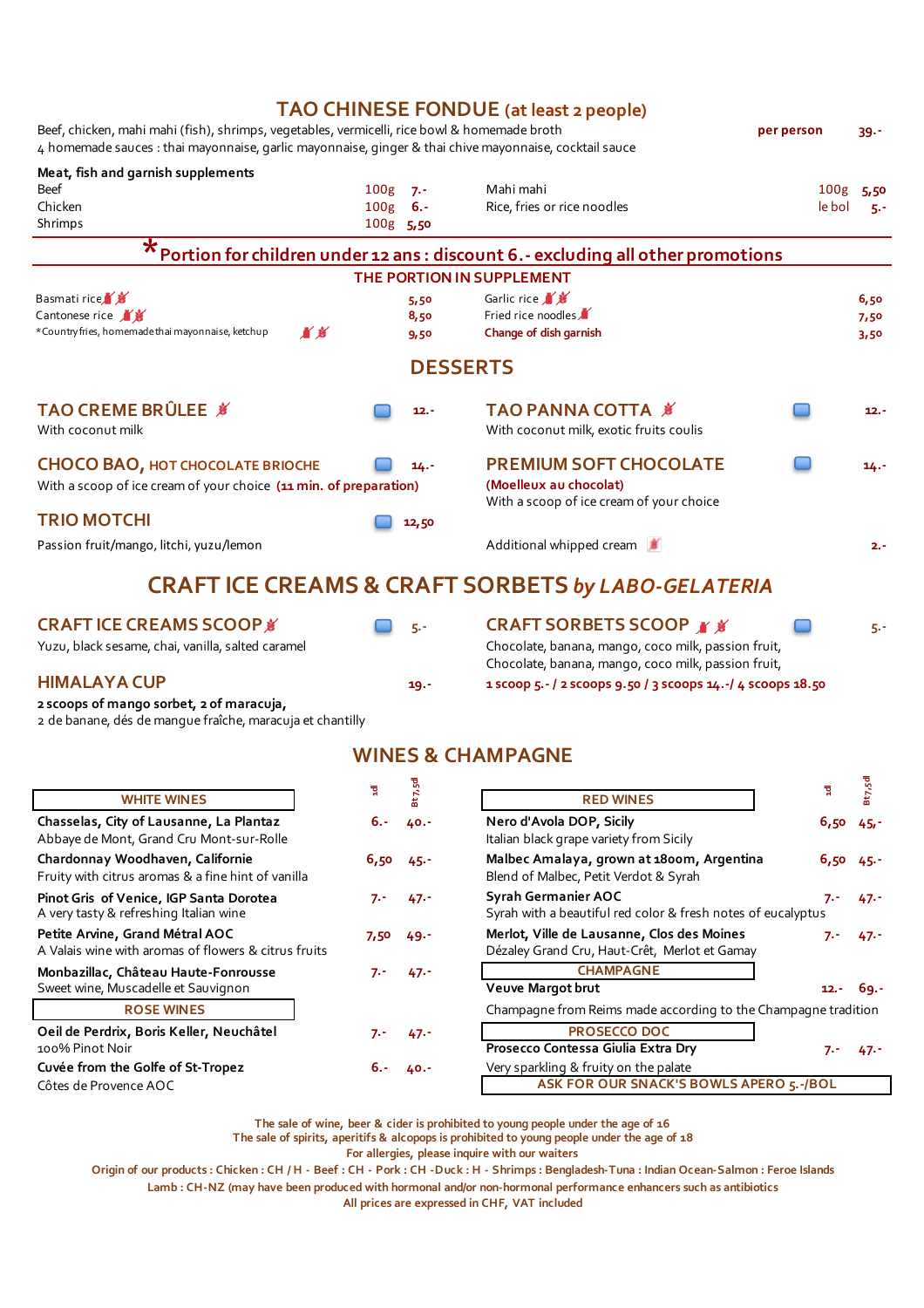# **APERITIVE'S COCKTAILS**

| <b>Tao Sangria</b>                                         | $3d/8. - 1/21.$ |                |        | Tao Sangria                                                    | $3d/8 - 1$    |  |
|------------------------------------------------------------|-----------------|----------------|--------|----------------------------------------------------------------|---------------|--|
| <b>THE NEW ONES</b>                                        | glass 1         | 2 <sup>1</sup> | зI     | <b>THE CLASSICALS</b>                                          | glass 1       |  |
| <b>Blue Spritz</b>                                         | $14,50,36,-62.$ |                | $82 -$ | Hugo                                                           | $14,5036 - 6$ |  |
| Aperol, Vodka, lime, Red Bull Blue Edition (blueberry)     |                 |                |        | Prosecco, elderberry liquor, fresh mint, lime, sparkling water |               |  |
| <b>Red Spritz</b>                                          | 14,50,36.562.5  |                | $82 -$ | <b>Aperol Spritz</b>                                           | $14,5036 - 6$ |  |
| Aperol, Rhum, lime, Red Bull Red Edition (watermelon)      |                 |                |        | Aperol, Prosecco, sparkling water                              |               |  |
| <b>Summer Spritz</b>                                       | $14,50,36 - 62$ |                | $82 -$ | <b>Tropical Spritz</b>                                         | $14,5036 - 6$ |  |
| Aperol, Tequila, lime, fresh mint, Red Bull Summer Edition |                 |                |        | Aperol, Gin, Red Bull Tropical Edition, lime, fresh mint       |               |  |
| My Peachy                                                  | 14,50,36.562.5  |                | $82 -$ | Coco Mango                                                     | $14,5036 - 6$ |  |
| Prosecco, liquor & peach puree                             |                 |                |        | Prosecco, coconut liquor, mango puree                          |               |  |
| Casse-Noisettes                                            | 14,50,36.562.5  |                | $82 -$ | <b>Bloody Mint</b>                                             | $14,5036 - 6$ |  |
| Prosecco, hazelnut liquor, blackberry puree                |                 |                |        | Prosecco, strawberry puree & liquor, fresh mint                |               |  |
| Mr. Bean                                                   | 14,50,36.562.5  |                | $82 -$ | Passionata                                                     | $14,5036 - 6$ |  |
| Prosecco, raspberry puree & liquor                         |                 |                |        | Prosecco, passion fruits puree & liquor                        |               |  |
|                                                            |                 |                |        |                                                                |               |  |

| Tao Sangria                                               | $3d/8. - 1/21.$     |                |                                                                | <b>Tao Sangria</b>                                       | $3d/8. - 1/21.$     |                |        |  |
|-----------------------------------------------------------|---------------------|----------------|----------------------------------------------------------------|----------------------------------------------------------|---------------------|----------------|--------|--|
| <b>THE NEW ONES</b>                                       | glass 1             | 2 <sup>1</sup> | ٦l                                                             | <b>THE CLASSICALS</b>                                    | glass 1             | 2 <sup>1</sup> | ત્રી   |  |
| <b>Blue Spritz</b>                                        | 14,50,36.62.62.6    |                | $82 -$                                                         | Hugo                                                     | $14,5036 - 62$      |                | - 82.- |  |
| Aperol, Vodka, lime, Red Bull Blue Edition (blueberry)    |                     |                | Prosecco, elderberry liquor, fresh mint, lime, sparkling water |                                                          |                     |                |        |  |
| <b>Red Spritz</b>                                         | 14,50,36.562.5      |                | $82 -$                                                         | <b>Aperol Spritz</b>                                     | $14,5036 - 62 - 82$ |                |        |  |
| Aperol, Rhum, lime, Red Bull Red Edition (watermelon)     |                     |                |                                                                | Aperol, Prosecco, sparkling water                        |                     |                |        |  |
| Summer Spritz                                             | 14,50,36.562.5      |                | - 82.-                                                         | <b>Tropical Spritz</b>                                   | $14,5036 - 62 - 82$ |                |        |  |
| Aperol, Tequila, lime,fresh mint, Red Bull Summer Edition |                     |                |                                                                | Aperol, Gin, Red Bull Tropical Edition, lime, fresh mint |                     |                |        |  |
| My Peachy                                                 | $14,5036 - 62 - 82$ |                |                                                                | Coco Mango                                               | $14,5036 - 62 - 82$ |                |        |  |
| Prosecco, liquor & peach puree                            |                     |                |                                                                | Prosecco, coconut liquor, mango puree                    |                     |                |        |  |
| Casse-Noisettes                                           | 14,50,36.562.5      |                | $82 -$                                                         | <b>Bloody Mint</b>                                       | $14,5036 - 62 - 82$ |                |        |  |
| Prosecco, hazelnut liquor, blackberry puree               |                     |                |                                                                | Prosecco, strawberry puree & liquor, fresh mint          |                     |                |        |  |
| Mr. Bean                                                  | $14,50,36-$         | 62.-           | $82 -$                                                         | Passionata                                               | $14,5036 - 62$      |                | - 82.- |  |
| Prosecco, raspberry puree & liquor                        |                     |                |                                                                | Prosecco, passion fruits puree & liquor                  |                     |                |        |  |

**ASK FOR OUR SNACK'S BOWLS APERO 5.-/BOL** 

# **MOCKTAILS**

|                                                                            | glass 1         |  | 21     | з١     |                                                                   | glass 1         | 21 | રા     |
|----------------------------------------------------------------------------|-----------------|--|--------|--------|-------------------------------------------------------------------|-----------------|----|--------|
| Lokinha                                                                    | $10,5026 - 42.$ |  |        | $52 -$ | <b>Bayou Bayou</b>                                                | $10,5026 - 42.$ |    | $52 -$ |
| Orange juice, passion fruit puree, vanilla & grenadine syrups              |                 |  |        |        | Raspberry puree, lime juice, fresh mint, Organics Ginger Beer     |                 |    |        |
| Souvenirs d'enfance                                                        | 10,5026         |  | $42 -$ | $52 -$ | <b>Tutti Frutti</b>                                               | $10.5026 - 42.$ |    | $52 -$ |
| Strawberry puree, strawberry syrup, orange juice, cranberry juice          |                 |  |        |        | Cranberry juice, passion fruit, pineapple, lemon & peach syrup    |                 |    |        |
| Virgin colada : original or strawberry                                     | 10,5026         |  | $42 -$ | $52 -$ | <b>Asian Fruits</b>                                               | $10.5026 - 42$  |    | $52 -$ |
| Coconut puree, pineapple juice                                             |                 |  |        |        | Coconut milk, pineapple & passion fruit juice, watermelon syrup   |                 |    |        |
| Virgin Beach                                                               | 10,5026         |  | $42 -$ | $52 -$ | Pom-Potes                                                         | $10,5026 - 42.$ |    | $52 -$ |
| Cranberry and orange juice, peach syrup                                    |                 |  |        |        | Peach puree, pineapple, orange & apple juice                      |                 |    |        |
| Mûrmure                                                                    | $10,5026 - 42.$ |  |        | $52 -$ | Tropicana                                                         | $10,5026 - 42.$ |    | $52 -$ |
| Blackberry puree, orgeat syrup, apple & cranberry juice                    |                 |  |        |        | Mango puree, ginger syrup, apple & orange juice                   |                 |    |        |
| Virain Moiito :                                                            | 10,5026         |  | $42 -$ | $52 -$ | Fraîcheur Vanillée                                                | $10,5026 - 42$  |    | $52 -$ |
| Original, strawberry, raspberry, passion fruit, mango, blackberry or peach |                 |  |        |        | Fresh grapefruit, fresh mint, vanilla syrup, Organics Tonic water |                 |    |        |
| Lime, brown sugar, fresh mint, lemonade, sparkling water                   |                 |  |        |        | In Giraffe 3 liters within the limit of available stock           |                 |    |        |

# **COCKTAILS : glass 1 dose alcohol, 1 liter 4 doses alcohol, 2 liters 8 doses alcohol & Giraffe 1 bottle**

|                                                                                                               | yıass<br>- 44<br>41       | 31           |                                                                                                      | gid y Ti           | $\overline{\mathbf{z}}$ | -51          |  |
|---------------------------------------------------------------------------------------------------------------|---------------------------|--------------|------------------------------------------------------------------------------------------------------|--------------------|-------------------------|--------------|--|
| <b>Ginger Bay</b>                                                                                             | $16,5042 - 72$            | 110.7        | Mojito                                                                                               | 16,50 42. 72. 110. |                         |              |  |
| Gin, blackberry puree, lime juice, ginger syrup, apple juice,                                                 |                           |              | Original, strawberry, raspberry, passion fruit, mango, blackberry or peach                           |                    |                         |              |  |
| Organics Ginger Ale                                                                                           |                           |              | Rum, lime, brown sugar, fresh mint, sparkling water                                                  |                    |                         |              |  |
| Margarita                                                                                                     | 16,50,42.<br>$\mathbf{x}$ | X            | Hurricane                                                                                            | 16,5042.72.710.7   |                         |              |  |
| Original, strawberry, raspberry, passion fruit, mango, blackberry or peach<br>Tequila, triple sec, lime juice |                           |              | Dark Rum, Amaretto, lemon juice, grenadine syrup, pineapple,<br>orange and passion fruit juice       |                    |                         |              |  |
| Negroni                                                                                                       | 16,50 X<br><b>X</b>       | X            | <b>Mangue Groove</b>                                                                                 | 16,5042.72.7110.7  |                         |              |  |
| Gin, Campari, Red Vermouth                                                                                    |                           |              | Rum, blackcurrant cream, mango puree, lemon juice, spicy syrup, orange juice                         |                    |                         |              |  |
| Piña Colada                                                                                                   | 16,50,42.<br>$\mathbf{x}$ | $\mathsf{x}$ | Cosmopolitain                                                                                        | $16,5042 - X$      |                         | $\mathbf{x}$ |  |
| Rum, liqueur and coconut puree, pineapple juice                                                               |                           |              | Vodka, Triple sec, lime and cranberry juice                                                          |                    |                         |              |  |
| <b>Lemon Drop</b>                                                                                             | 16,50,42.<br>72.5         | 110.7        | <b>Lemon Pie</b>                                                                                     | $16,5042 -$        | $\mathbf{X}$            | $\mathsf{x}$ |  |
| Vodka, limoncello, lemon juice and syrup, Organics Bitter Lemon                                               |                           |              | Vodka, hazelnut liquor, limoncello, lemon, vanilla syrup                                             |                    |                         |              |  |
| El Diablo                                                                                                     | 16,50,42.772.             | 110.7        | <b>Bourbon Peach Smash</b>                                                                           | $16,5042.$ X       |                         | <b>X</b>     |  |
| Tequila, blackcurrant cream, lime juice, Organics Ginger Ale                                                  |                           |              | Bourbon, peach puree, fresh mint, lemon juice, sugar                                                 |                    |                         |              |  |
| Kamasutra                                                                                                     | 16,50,42.72.7             | 110.7        | Daiguiri                                                                                             | 16,5042.           | $\mathbf{X}$            | <b>X</b>     |  |
| Vodka, melon liquor, raspberry puree, lime juice,<br>pineapple & cranberry                                    |                           |              | Original, strawberry, raspberry, passion fruit, mango, blackberry or peach<br>Rum, lime juice, sugar |                    |                         |              |  |
| <b>Blue Lagoon</b>                                                                                            | 16,5042.<br>X.            | $\mathbf{x}$ | <b>Amaretto Sour</b>                                                                                 | 16,5042. X         |                         | <b>X</b>     |  |
| Vodka, Curaçao, lemon juice                                                                                   |                           |              | Amaretto, lemon juice, sugar, orange juice                                                           |                    |                         |              |  |
| <b>Malfy Stars</b>                                                                                            | 16,50,42.<br>$\mathbf{x}$ | $\mathbf{x}$ | <b>Mexican Mule</b>                                                                                  | 16,50 42. 72. 110. |                         |              |  |
| Gin Malfy Rosa, peach cream, lime juice, sugar, fresh mint                                                    |                           |              | Tequila, coffee liquor, lime, Organics Ginger Beer                                                   |                    |                         |              |  |
| Sex on the Beach                                                                                              | 16,50,42.72.7             | 110.7        | <b>Red Lotus</b>                                                                                     | 16,50 42. 72. 110. |                         |              |  |
| Vodka, peach liquor, orange juice & cranberry                                                                 |                           |              | Vodka, coconut liquor, strawberry puree, lime & passion fruit juice                                  |                    |                         |              |  |
| Ocean Drive                                                                                                   | 16,50,42.72.7             | 110.7        | Caïpiroska (Vodka) / Caïpirinha (Cachaca)                                                            | 16,50 42. 72. 110. |                         |              |  |
| Vodka, coconut liquor, Blue Curaçao, coconut puree, lime juice,                                               |                           |              | Original, strawberry, raspberry, passion fruit, mango, blackberry or peach                           |                    |                         |              |  |
| vanilla syrup, passion fruit juice                                                                            |                           |              | Vodka or Cachaça, lime, brown sugar                                                                  |                    |                         |              |  |

| glass 1                                | 2 <sup>1</sup> | зI      |                                                                                                                                                                | glas 1 2             |    | R.                   |
|----------------------------------------|----------------|---------|----------------------------------------------------------------------------------------------------------------------------------------------------------------|----------------------|----|----------------------|
| 16,5042.72.                            |                | $110 -$ | Mojito                                                                                                                                                         | $16,5042 - 72$       |    | $110 -$              |
| , apple juice,                         |                |         | Original, strawberry, raspberry, passion fruit, mango, blackberry or peach<br>Rum, lime, brown sugar, fresh mint, sparkling water                              |                      |    |                      |
| 16,5042.                               | $\mathbf{x}$   | X.      | <b>Hurricane</b>                                                                                                                                               | 16,50,42.72.7        |    | 110.7                |
| ngo, blackberry or peach               |                |         | Dark Rum, Amaretto, lemon juice, grenadine syrup, pineapple,<br>orange and passion fruit juice                                                                 |                      |    |                      |
| 16,50 X X                              |                | X.      | <b>Mangue Groove</b><br>Rum, blackcurrant cream, mango puree, lemon juice, spicy syrup, orange juice                                                           | $16,5042 - 72 - 110$ |    |                      |
| $16,5042.$ X<br>ice                    |                | X.      | Cosmopolitain<br>Vodka, Triple sec, lime and cranberry juice                                                                                                   | $16,5042 - X$        |    | X.                   |
| 16,50,42.72.7<br>anics Bitter Lemon    |                | 110.7   | <b>Lemon Pie</b><br>Vodka, hazelnut liquor, limoncello, lemon, vanilla syrup                                                                                   | 16,5042.             | X. | x                    |
| 16,50,42.772.<br>ics Ginger Ale        |                | $110 -$ | <b>Bourbon Peach Smash</b><br>Bourbon, peach puree, fresh mint, lemon juice, sugar                                                                             | $16,5042.$ X         |    | $\mathsf{x}$         |
| 16,50,42.72.7<br>ce,                   |                | 110.7   | Daiguiri<br>Original, strawberry, raspberry, passion fruit, mango, blackberry or peach<br>Rum, lime juice, sugar                                               | 16,5042.             | X. | x                    |
| 16,50,42.                              | $\mathbf{x}$   | X.      | <b>Amaretto Sour</b><br>Amaretto, lemon juice, sugar, orange juice                                                                                             | $16,5042.$ X         |    | X.                   |
| 16,50,42.<br>, fresh mint              | $\mathbf{x}$   | X.      | <b>Mexican Mule</b><br>Tequila, coffee liquor, lime, Organics Ginger Beer                                                                                      | 16,50,42.72.7        |    | 110.7                |
| 16,5042.72.                            |                | $110 -$ | <b>Red Lotus</b><br>Vodka, coconut liquor, strawberry puree, lime & passion fruit juice                                                                        | 16,5042.72.710.7     |    |                      |
| $16,5042 - 72$<br>t puree, lime juice, |                | 110.7   | Caïpiroska (Vodka) / Caïpirinha (Cachaça)<br>Original, strawberry, raspberry, passion fruit, mango, blackberry or peach<br>Vodka or Cachaça, lime, brown sugar |                      |    | $16,5042 - 72 - 110$ |

**The sale of wine, beer & cider is prohibited to young people under the age of 16 The sale of spirits, aperitifs & alcopops is prohibited to young people under the age of 18 All prices are expressed in CHF, VAT included**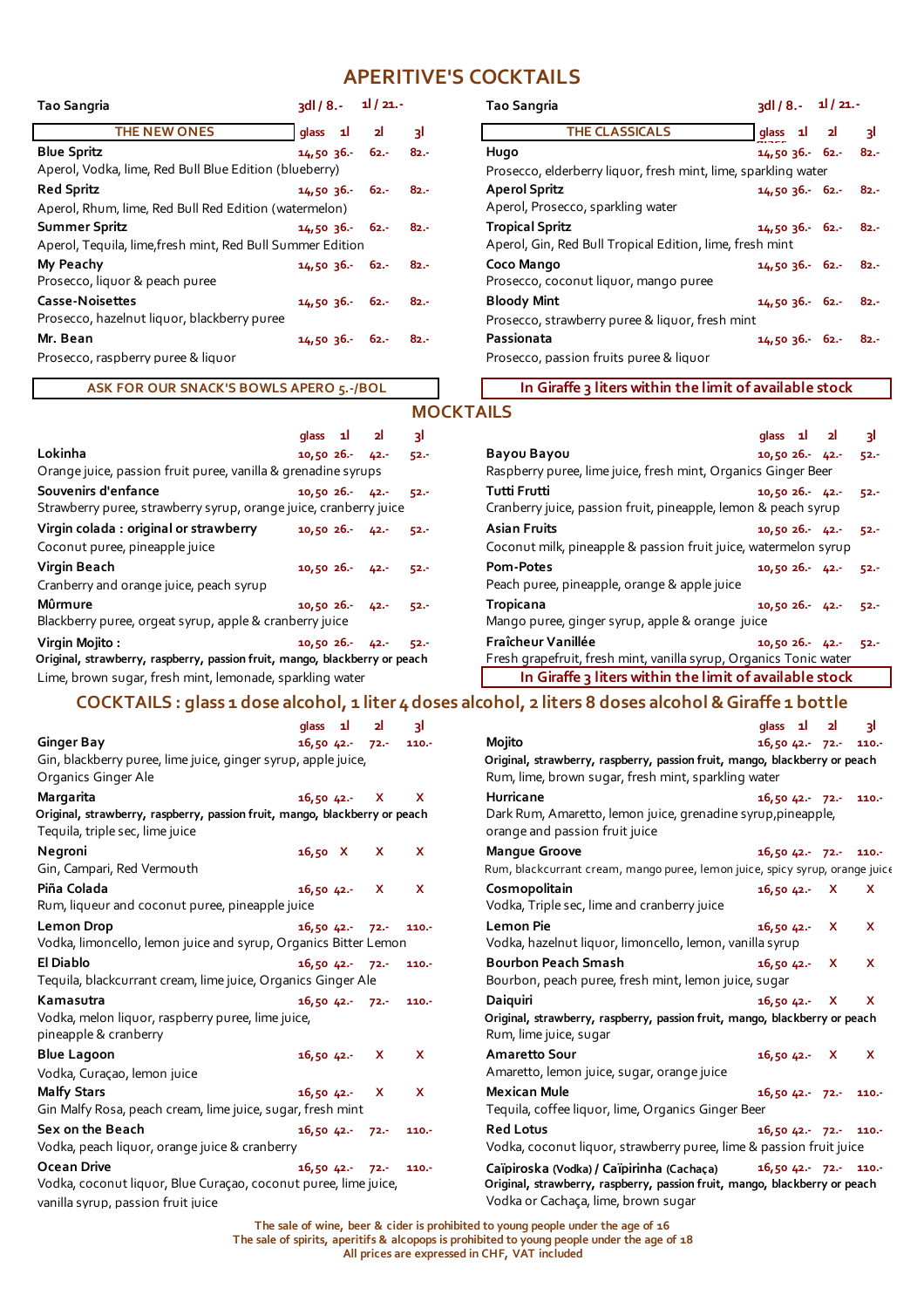# **COCKTAILS : glass 1 dose alcohol, 1 liter 4 doses alcohol, 2 liters 8 doses alcohol & Giraffe 1 bottle**

|                                                                                                                                          | qlass 1l     |                 | 2              | з١                  | glass 1                                                                                                                                                                         |   | 2                     | 31                         |
|------------------------------------------------------------------------------------------------------------------------------------------|--------------|-----------------|----------------|---------------------|---------------------------------------------------------------------------------------------------------------------------------------------------------------------------------|---|-----------------------|----------------------------|
| L'Italiano<br>Gin, Campari, Red Vermouth, Organics Black Orange                                                                          | 16,50,42.    |                 | $72. -$        | 110.7               | <b>Tequila Sunrise</b><br>$16,5042 - 72$<br>Tequila, orange juice, grenadine syrup                                                                                              |   |                       | 110.7                      |
| <b>Asian Spring</b><br>Vodka, Prosecco raspberry liquor, sugar, lime juice,<br>fresh mint                                                | $17,50$ 42.- |                 | x              | X                   | Malfoy<br>$16,5042 - 72$<br>Gin Malfy Rosa, peach puree, orange blossom water,<br>lemon juice, sugar, Organics Purple Berry                                                     |   |                       | 110.7                      |
| Viva la Yerba<br>Gin infused with Maté, lemon juice, honey, Organics Viva Maté                                                           | 16,5042.     |                 | $72. -$        | 110.7               | <b>Simply Cuba Libre</b><br>$16,5042 - 72$<br>Brown Rum, lime, Organics Simply Cola                                                                                             |   |                       | 110.7                      |
| <b>Moscow Mule</b><br>Vodka, lime, Organics Ginger Beer                                                                                  | 16,5042.     |                 | $72 -$         | $110. -$            | Jamaïcan Mule<br>$16,5042 - 72$<br>Brown Rum, lime, ginger, Organics Ginger Beer                                                                                                |   |                       | 110.7                      |
| <b>London Mule</b><br>Gin, lime, cucumber, Organics Ginger Beer                                                                          | 16,50,42.    |                 | $72. -$        | 110.7               | <b>Bloody Mary</b><br>17,5044<br>Vodka, tomato and lemon juice, bloody mix                                                                                                      |   | x                     | x                          |
| Paloma<br>Tequila, honey liquor, lime, fresh grapefruit, Organics Ginger Beer                                                            | 16,50 X      |                 | x              | x                   | Mai Thaï<br>17,5044<br>White & brown rums, triple sec, lime, orgeat syrup                                                                                                       |   | X                     | x                          |
| Long Island Ice Tea<br>Gin, Vodka, Tequila, Rum, Triple sec, lemon juice, sugar, cola                                                    | 17,50,44.    |                 | $74 -$         | 110.7               | Porn Star Martini + shot of Champagne<br>17,5044<br>Vodka, liquor & passion fruit puree, vanilla syrup                                                                          |   | X                     | x                          |
| Espressotini<br>Vodka, coffee liquor, espresso                                                                                           | $17,50$ X    |                 | x              | X                   | <b>Old Fashioned: Rhum</b><br>18,50 X<br>Havana 7 years, Angostura, sugar                                                                                                       |   | X                     | x                          |
| Old Fashioned: Bourbon<br>Four Roses, Angostura, sugar                                                                                   | 18,50 X      |                 | x              | X                   | Mojito Corona<br>$21. -$<br>Original, strawberry, raspberry, passion fruit, mango, blackberry or peach                                                                          | x | x                     | x                          |
| In Giraffe 3 liters within the limit of available stock                                                                                  |              |                 |                |                     | Rum, lime, brown sugar, fresh mint & Corona                                                                                                                                     |   |                       |                            |
|                                                                                                                                          |              |                 |                |                     | <b>SHOTS</b>                                                                                                                                                                    |   |                       |                            |
| <b>THE CLASSICALS</b>                                                                                                                    |              |                 |                |                     |                                                                                                                                                                                 |   | 2cl                   | $6. -$                     |
| Vodka White, Red, Green or Caramel, Gin, Tequila, Rum, Amaretto, Get 27, Jägermeister, Bailey's, Sambucca, Xuxu<br>THE BARTENDER'S SHOTS |              |                 |                |                     | Lanque de Chat: Green vodka, grenadine, lemon                                                                                                                                   |   | 2Cl                   | $7 -$                      |
| Valium: Amaretto, Gin                                                                                                                    |              |                 | 2Cl            | $7. -$              | Twister: Whisky, Vodka, Tequila                                                                                                                                                 |   | 2Cl                   | $7 -$                      |
| Crimson : blackcurrant cream, Jägermeister                                                                                               |              |                 | 2Cl            | $7 -$               | Chocolate Cherry : Kalhua, Bailey's, grenadine                                                                                                                                  |   | 2Cl                   | $7 -$                      |
| Slippery Nipple: Sambucca, Bailey's                                                                                                      |              |                 | 2Cl            | $7. -$              | Tao Kiss: Frangelico, Bailey's, Amaretto                                                                                                                                        |   | 2Cl                   | $7 -$                      |
| Orgasme: Bailey's, Tequila                                                                                                               |              |                 | 2Cl            | $7. -$              | B52: Kalhua, Bailey's, Triple sec                                                                                                                                               |   | 2Cl                   | $7 -$                      |
| Cactus Flower: Tabasco, Tequila                                                                                                          |              |                 | 2cl            | $7 -$               | Jaegerbomb : Jägermeister, Red Bull                                                                                                                                             |   | 2cl                   | $7 -$                      |
|                                                                                                                                          |              |                 |                |                     | <b>SHAKERS: 3 doses alcohol</b>                                                                                                                                                 |   |                       |                            |
| <b>Passion Spawn</b>                                                                                                                     |              |                 |                | $32 -$              | <b>Hot Damn</b>                                                                                                                                                                 |   |                       | 32.-                       |
| Tequila, Triple sec, lemon & passion juice, passion fruit                                                                                |              |                 |                |                     | Whiskey, Rum, Vodka, orange juice, grenadine syrup                                                                                                                              |   |                       |                            |
| Gigantickle<br>Whisky, Dark Rum, Amaretto, lemon juice, Organics Cola                                                                    |              |                 |                | $32 -$              | <b>Melon Ball</b><br>Vodka, melon liquor, pineapple juice                                                                                                                       |   |                       | 32.-                       |
| Pecker Wrecker<br>Gin, crème de cassis, pineapple & cranberry juice                                                                      |              |                 |                | $32 -$              | Psychedelic<br>Jägermeister, Blue Curaça, cranberry juice                                                                                                                       |   |                       | $32. -$                    |
| Kamikaze                                                                                                                                 |              |                 |                | $32 -$              |                                                                                                                                                                                 |   |                       |                            |
| Vodka, Triple sec, lemon juice, Organics Bitter Lemon                                                                                    |              |                 |                |                     | ASK FOR OUR SNACK'S BOWLS APERO 5.-/BOL<br><b>ALCOHOLS</b>                                                                                                                      |   |                       |                            |
|                                                                                                                                          |              |                 |                |                     |                                                                                                                                                                                 |   |                       |                            |
| <b>RHUMS HAVANA</b>                                                                                                                      |              |                 | $\overline{4}$ | <b>Bt7ocl</b>       | <b>VODKAS</b>                                                                                                                                                                   |   | $\overline{4}$        | <b>Bt</b> <sub>7</sub> ocl |
| Havana Club 3 years                                                                                                                      |              |                 | 14.-           | $140 -$             | Wyborowa                                                                                                                                                                        |   | $13 -$                | 130.-                      |
| Havana Añejo Especial brun                                                                                                               |              |                 | 15.-           | $150 -$             | Absolut                                                                                                                                                                         |   | $14. -$               | $140. -$                   |
| Havana Club 7 years                                                                                                                      |              |                 | 16.-           | $160. -$            | Grey Goose                                                                                                                                                                      |   |                       | $18. - 180. -$             |
| <b>WHISKYS</b><br>Ballantine's                                                                                                           |              |                 |                |                     | <b>GINS</b><br>Beefeater                                                                                                                                                        |   |                       |                            |
| Chivas 12 years                                                                                                                          |              |                 | 14.-<br>16.-   | $140 -$<br>$160. -$ | Bombay Saphire                                                                                                                                                                  |   | $14. -$<br>$15 -$     | - 140. -<br>$150 -$        |
| Nikka from the Barrel (bottle 50cl)                                                                                                      |              |                 | $17. -$        | $170. -$            | Malfy Rosa                                                                                                                                                                      |   | $15 -$                | $150 -$                    |
| Four Roses (Bourbon)                                                                                                                     |              |                 | 15.-           | $150 -$             | Hendrick's                                                                                                                                                                      |   | 16.-                  | $160. -$                   |
| Jack Daniel's (Bourbon)                                                                                                                  |              |                 | $15 -$         | $150 -$             | Monkey 47 (bottle 50cl)                                                                                                                                                         |   |                       | $17. - 170. -$             |
| <b>ACCOMPANIMENTS WITH BOTTLES</b>                                                                                                       |              | <b>INCLUDED</b> |                |                     | <b>LONG DRINKS</b>                                                                                                                                                              |   | <b>Alcohols price</b> |                            |
| OF YOUR CHOICE: 3 x 5dl : Coke, lemonade or fruit juice<br>OR 2 x 5dl :Coke, lemonade or fruit juice + 2 Red Bull                        |              |                 |                |                     | Coca-Cola bottle 33cl<br>Lemonade or fruit juice                                                                                                                                |   | ٠                     | 2,50<br>1.-                |
| OR $2 \times 5$ dl :Coke, lemonade or fruit juice + 2 Organics                                                                           |              |                 |                |                     | Red Bull, Organics Simply Cola,                                                                                                                                                 |   |                       | 3.-                        |
| OR 1x 5dl : Coke, lemonade or fruit juice + 4 Red Bull                                                                                   |              |                 |                |                     | Bitter Lemon, Tonic Water, Ginger Ale,                                                                                                                                          |   |                       | 3.-                        |
| OR 1x 5dl : Coke, lemonade or fruit juice + 4 Organics<br>OR 6 Organics Tonic Water OR 6 Red Bull                                        |              |                 |                |                     | Purple Berry ou Ginger Beer                                                                                                                                                     |   | ٠                     | $3 -$                      |
|                                                                                                                                          |              |                 |                |                     | The sale of wine, beer & cider is prohibited to young people under the age of 16<br>The sale of spirits, aperitifs & alcopops is prohibited to young people under the age of 18 |   |                       |                            |
|                                                                                                                                          |              |                 |                |                     | All prices are expressed in CHF, VAT included                                                                                                                                   |   |                       |                            |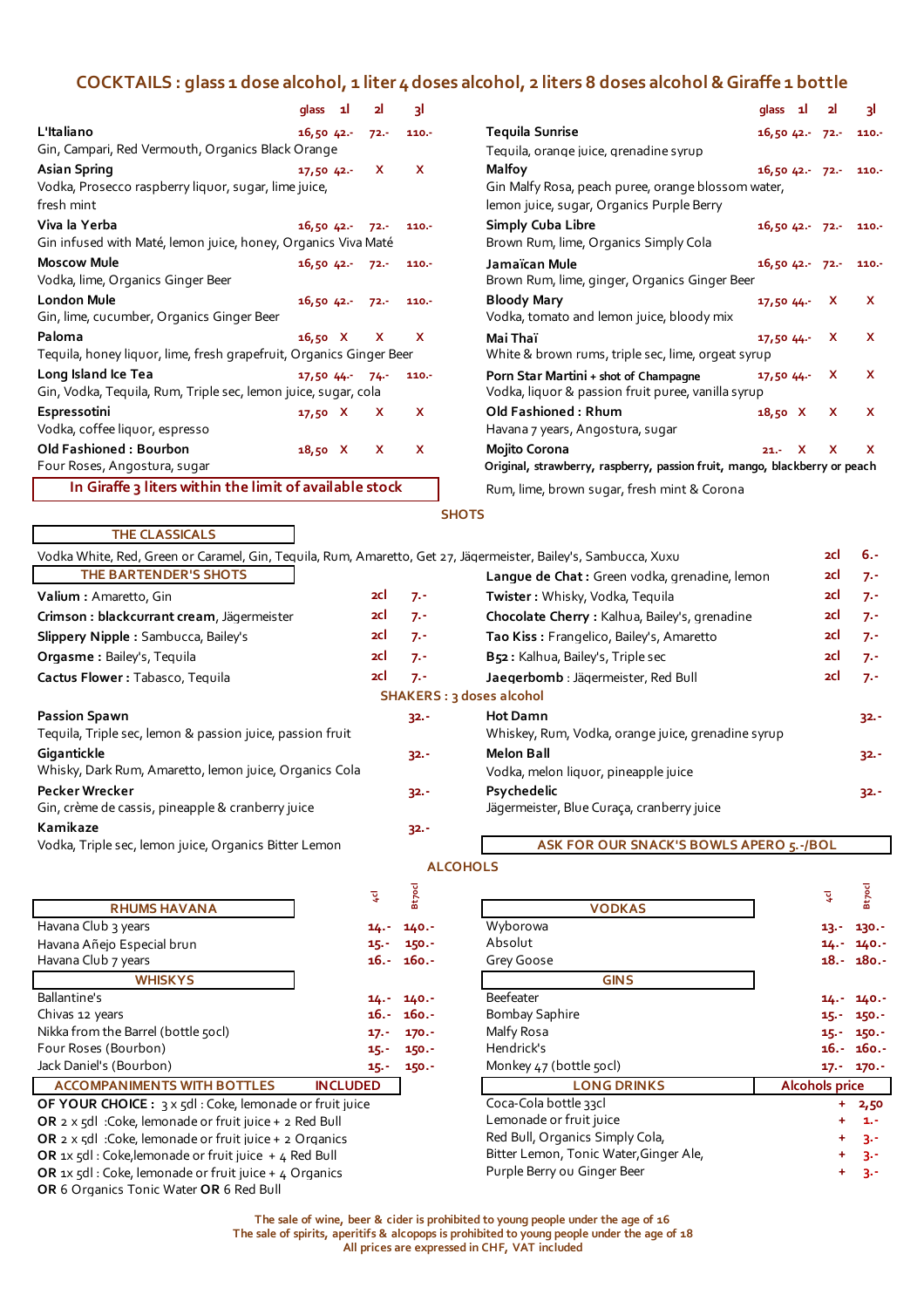| <b>APERITIVES</b>                          |             |         | <b>DIGESTIVES</b>                                 |                |
|--------------------------------------------|-------------|---------|---------------------------------------------------|----------------|
|                                            | 1dl         | $7. -$  | Amaretto Disaronno                                | 4cl<br>$11. -$ |
| Champagne Veuve Margot, brut               | 1dl         | $12. -$ | Bailey's                                          | 4cl<br>$11. -$ |
| Kir Cassis (white wine)                    | 1dl         | $7. -$  | Grappa                                            | 4cl<br>9.1     |
| Kir Royal Cassis (Prosecco)                | 1dl         | 7,50    | Hennessy                                          | 4cl<br>9.5     |
| Martini Red / Whaite                       | 4cl         | $8. -$  | Limoncello                                        | 4cl<br>9.1     |
| Campari                                    | 4cl         | $8. -$  | Abricotine                                        | 4cl<br>9.1     |
| Suze                                       | 4cl         | $8. -$  | Williamine                                        | 4cl<br>9.1     |
| Ricard                                     | 4cl         | $9 -$   | Get $27$                                          | 4cl<br>$11. -$ |
| <b>DRAFT BEERS</b>                         | <b>25Cl</b> | 50Cl    | <b>BOTTLE BEERS</b>                               | 33cl           |
| Blond: Boxer Old                           | 5,50        | $10. -$ | Tsingtao (China), 33cl, 4.7%                      | 7,50           |
| White: Chopfab Weize                       | -. 6        | $11. -$ | Singha (Thailand), 33cl, 5%                       | 7,50           |
| Amber: Amber Chopfab                       | -. 6        | $11. -$ | Corona (Mexico), 35.5cl, 4.5%                     | 9,50           |
| Of season: Chopfab                         | 6,50        | $12. -$ | Desperados (France), 33cl, 5.9%                   | 9,50           |
| Panachée et Monaco                         | 5,50        | $10. -$ | Chopfab Bleifrei - alcohol-free (Swiss), 33cl, 0% | 8,50           |
| ASK FOR OUR SNACK'S BOWLS APERO 5 .- / BOL |             |         |                                                   |                |

| <b>APERITIVES</b>            |             |         | <b>DIGESTIVES</b>                                 |     |         |
|------------------------------|-------------|---------|---------------------------------------------------|-----|---------|
|                              | 1dl         | $7. -$  | Amaretto Disaronno                                | 4cl | $11. -$ |
| Champagne Veuve Margot, brut | 1dl         | $12. -$ | Bailey's                                          | 4cl | $11. -$ |
| Kir Cassis (white wine)      | 1dl         | $7. -$  | Grappa                                            | 4cl | 9.1     |
| Kir Royal Cassis (Prosecco)  | 1dl         | 7,50    | Hennessy                                          | 4cl | 9.1     |
| Martini Red / Whaite         | 4cl         | $8. -$  | Limoncello                                        | 4cl | - و     |
| Campari                      | 4cl         | $8. -$  | Abricotine                                        | 4cl | 9.1     |
| Suze                         | 4cl         | $8. -$  | Williamine                                        | 4cl | - 9۰    |
| Ricard                       | 4cl         | $9 -$   | Get 27                                            | 4cl | $11. -$ |
| <b>DRAFT BEERS</b>           | <b>25Cl</b> | 50Cl    | <b>BOTTLE BEERS</b>                               |     | 33cl    |
| Blond: Boxer Old             | 5,50        | $10. -$ | Tsingtao (China), 33cl, 4.7%                      |     | 7,50    |
| White : Chopfab Weize        | $6. -$      | $11. -$ | Singha (Thailand), 33cl, 5%                       |     | 7,50    |
| Amber : Amber Chopfab        | 6.-         | $11. -$ | Corona (Mexico), 35.5cl, 4.5%                     |     | 9,50    |
| Of season : Chopfab          | 6,50        | $12. -$ | Desperados (France), 33cl, 5.9%                   |     | 9,50    |
| Panachée et Monaco           | 5,50        | $10. -$ | Chopfab Bleifrei - alcohol-free (Swiss), 33cl, 0% |     | 8,50    |

# **SOFT DRINKS**

| <b>SPORTS DRINKS</b><br><b>RE</b>                                | 4,50             | Limonade du Tao nature ou fruits                                           | 3dl  | 11               | 21     |
|------------------------------------------------------------------|------------------|----------------------------------------------------------------------------|------|------------------|--------|
| Lemonade, ice tea peach or lemon, apple juice                    |                  | Original, strawberry, raspberry, passion fruit, mango, blackberry or peach | 7,50 | $18. -$          | $25 -$ |
|                                                                  | <b>MINERALS</b>  |                                                                            |      |                  |        |
| Organics Simply Cola<br><b>25Cl</b>                              | 6,50             | Perrier                                                                    |      | 5dl              | $6. -$ |
| Organics Bitter Lemon<br><b>25cl</b>                             | 6,50             | Syrups: strawberry, peach, grenadine, mint,                                |      | 5dl              | 6,50   |
| Organics Ginger Ale<br><b>25cl</b>                               | 6,50             | raspberry, orgeat, lemon, watermelon, blackcurrant, vanilla                |      |                  |        |
| <b>Organics Tonic Water</b><br><b>25Cl</b>                       | 6,50             |                                                                            |      |                  | offert |
| Organics Viva Maté<br><b>25Cl</b>                                | 6,50             | Iced tea peach or lemon                                                    |      | 3dl              | 4,50   |
| Organics Black Orange<br><b>25Cl</b>                             | 6,50             | Coke / Coke Zero / Fanta orange                                            |      | 3.3 <sub>d</sub> | 5,50   |
| Organics Purple Berry<br><b>25Cl</b>                             | 6,50             | Lemonade                                                                   |      | 3dl              | 4,50   |
| Organics Ginger Beer<br><b>25Cl</b>                              | 6,50             | <b>SanBitter</b>                                                           |      | 1dl              | $5 -$  |
| Henniez Verte / Henniez Bleue (mineral waters)<br>5dl            | 5,50             | <b>NECTARS &amp; FRUIT juices</b>                                          |      |                  |        |
| <b>ENERGY DRINKS</b>                                             |                  | Pineapple, Cranberry, Passion Fruit, Orange, Apple                         |      | 3dl              | 5,50   |
| Red Bull Classique, Sugar Free, Tropical Edition,<br><b>25Cl</b> | 6,50             | Tomato Granini, Peach Granini                                              |      | <sub>2</sub> dl  | 5,50   |
| Blue Edition, Red Edition, Summer Edition<br><b>25Cl</b>         | 6,50             |                                                                            |      |                  |        |
|                                                                  | <b>CAFETERIA</b> |                                                                            |      |                  |        |
| Ristretto / Espresso / Café                                      | 4.-              | Hot milk / cold milk                                                       |      | 2dl              | 4.-    |
| Double Espresso                                                  | 6,50             | Hot chocolate / Cold chocolate                                             |      | <sub>2dl</sub>   | $6. -$ |
| Decaffeinated: Ristretto / Espresso / Café                       | 4,50             | Viennese chocolate                                                         |      | <sub>2dl</sub>   | $8. -$ |
| Renversé                                                         | 5,50             | Fresh mint tea                                                             |      |                  | 5.-    |
| Café Viennois/Cappuccino / Latte Macchiato                       | $6. -$           | Tea / infusion: black, green, mint, jasmine, chaï                          |      |                  | 4.-    |
| Frappé coffee: coffee cream and orgeat syrup                     | $7. -$           | lemon-ginger, chamomile, verbena, red fruits                               |      |                  |        |

# **Hot drinks are served until 11 p.m. Weekdays, Fridays and Saturdays until midnight**

**The sale of spirits, aperitifs & alcopops is prohibited to young people under the age of 18 The sale of wine, beer & cider is prohibited to young people under the age of 16 All prices are expressed in CHF, VAT included**